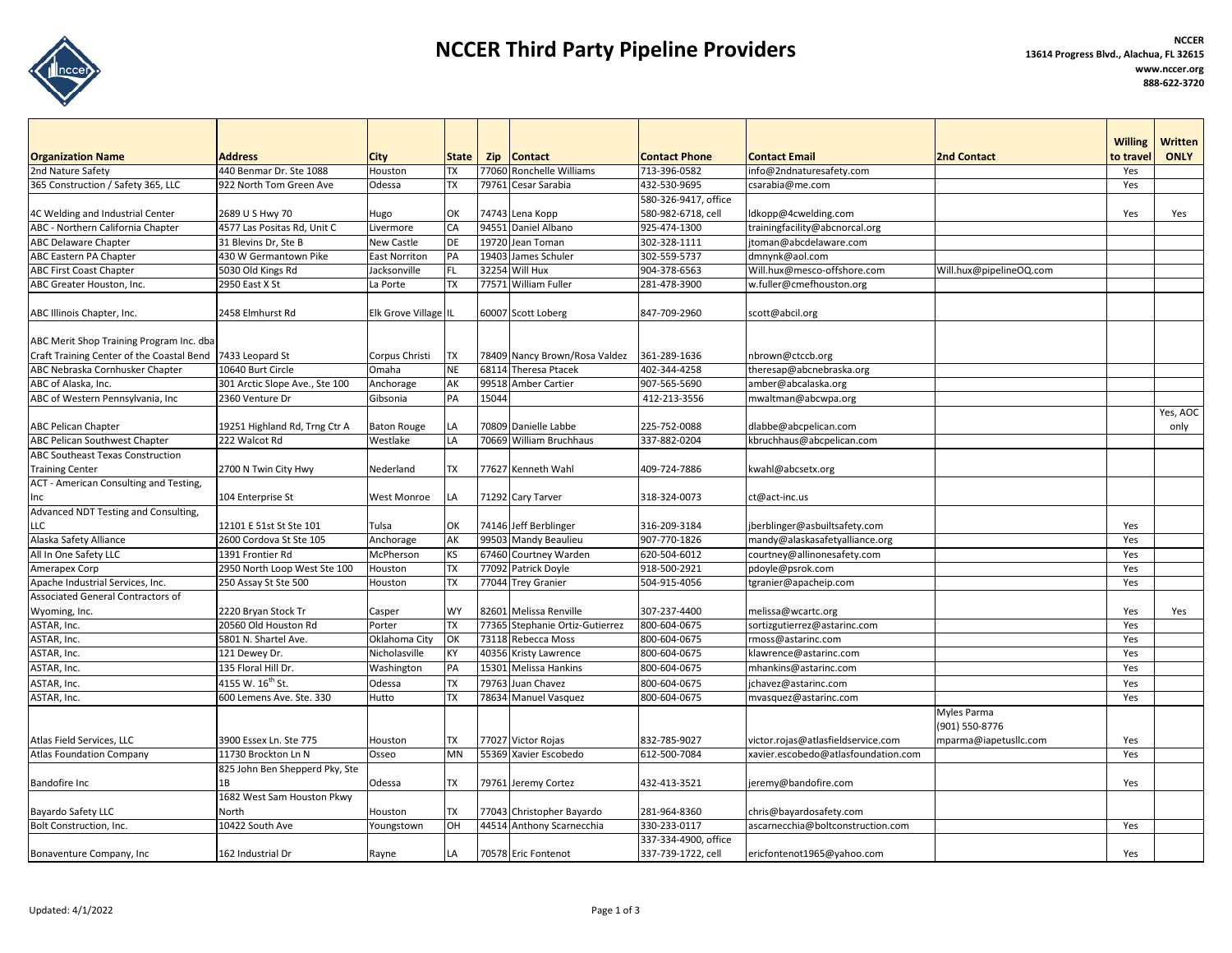## **NCCER Third Party Pipeline Providers NCCER <sup>13614</sup> Progress Blvd., Alachua, FL <sup>32615</sup>**

**www.nccer.org**

|                                                          | <b>Address</b>            |                     |                 |       |                         | <b>Contact Phone</b>  | <b>Contact Email</b>                | <b>2nd Contact</b>              | <b>Willing</b><br>to travel | <b>Written</b><br><b>ONLY</b> |
|----------------------------------------------------------|---------------------------|---------------------|-----------------|-------|-------------------------|-----------------------|-------------------------------------|---------------------------------|-----------------------------|-------------------------------|
| <b>Organization Name</b>                                 |                           | City                | <b>State</b>    |       | Zip Contact             | 903-985-0742, cell    |                                     |                                 |                             |                               |
| Canon Safety/RHI Group-Kilgore                           | 1800 Cox Dr               | Kilgore             | <b>TX</b>       |       | 75663 Kyle Williams     | 800-553-2964, office  | kwilliams@csrhigroup.com            |                                 | Yes                         |                               |
| <b>CDI Services</b>                                      | 14102 Pine Meadow Ln      | Tomball             | <b>TX</b>       |       | 77377 Gary Carville     | 281-660-4113          | gcarville@challengerdrilling.com    |                                 | Yes                         |                               |
| CECO Pipeline Services, Inc                              | 5440 Alder Dr             | Houston             | <b>TX</b>       | 77081 | Charels Doiron          | 337-296-2706          | Charles.Doiron@ceconet.com          |                                 | Yes                         |                               |
| Chemical Weed Control Incorporated                       | 2208 Dennis Rd            | Weatherford         | <b>TX</b>       |       | 76087 Amanda Sexton     | 325-315-2086          | amanda@chemweed.com                 |                                 |                             |                               |
|                                                          |                           |                     |                 |       |                         |                       |                                     | Juan Gamez                      |                             |                               |
|                                                          |                           |                     |                 |       |                         |                       |                                     | (281) 761-1157                  |                             |                               |
| Cleveland Integrity Services, Inc                        | 370669 E Hwy 64           | Cleveland           | OK              |       | 74020 Chase McDonald    | 713-820-1975          | cmcdonald@camstrident.com           | jgamez@camstrident.com          | Yes                         |                               |
| <b>Construction Education Foundation of</b>              |                           |                     |                 |       |                         | 952-208-4935, office  |                                     |                                 |                             |                               |
| Minnesota                                                | 10193 Crosstown Circle    | <b>Eden Prairie</b> | <b>MN</b>       |       | 55344 Tom Kennedy       | 651-247-1899, cell    | tom.kennedy@mnabc.com               |                                 | Yes                         |                               |
| Craft Training Inc.                                      | 12711 Fugua, Ste 103      | Houston             | <b>TX</b>       |       | 77034 John Cherry       | 281-922-7555          | john.cherry@tissinc.com             |                                 | Yes                         |                               |
| Diverse Trade Resources, LLC                             | 3203 Lilac St.            | Pasadena            | <b>TX</b>       | 77505 | Rene Rodriguez          | 713-882-3626          | R.Rodriguez@dtr-training.com        |                                 | Yes                         |                               |
| Excel - Sulphur                                          | 358 North Post Oak Rd     | Sulphur             | LA              | 70663 | Doug Stephson           | 409-549-5950          | dougstephson@yahoo.com              |                                 | Yes                         |                               |
| Gajeske, Inc.                                            | 3648 N Highway 77         | Waxahachie          | <b>TX</b>       | 75165 | Jeff Evans              | 817-320-8547          | evans@gajeske.com                   |                                 | Yes                         |                               |
|                                                          |                           |                     |                 |       |                         |                       |                                     |                                 | Yes,                        |                               |
|                                                          |                           |                     |                 |       |                         |                       |                                     |                                 | within                      |                               |
| Greater Michigan Construction Academy 7730 W Wackerly St |                           | Midland             | MI              |       |                         | 989-832-8879          |                                     |                                 |                             |                               |
| <b>Industrial Electric Company</b>                       | 1325 N Hwy 81 Bypass      | McPherson           | KS              | 67460 | 48642 Stephanie Davis   | 620-241-3599          | sdavis@gmcami.org                   |                                 | state<br>Yes                | Yes                           |
|                                                          |                           |                     | <b>WY</b>       |       | Chris Ayers             |                       | cayers@iec-electric.com             |                                 |                             |                               |
| <b>Industrial Safety Training</b>                        | 1013 Cheyenne Dr, Ste A   | Evanston            |                 | 82930 | Candy Hamblin           | 307-789-5742 ext. 113 | chamblin@uintaeducation.org         |                                 | Yes                         | Yes                           |
| <b>J&amp;J</b> Evaluators, LLC                           | 600 Young Street          | Youngsville         | LA              | 70592 | <b>Tim Enderlin</b>     | 337-706-3135          | tim@jandjevaluators.com             |                                 | Yes                         |                               |
|                                                          |                           |                     |                 |       |                         |                       |                                     | Joshua Stassi                   |                             |                               |
|                                                          |                           |                     |                 |       |                         |                       |                                     | 217-454-5442                    |                             |                               |
| KCI Consulting Services, INC.                            | 307 Henry St., Ste 310    | Alton               |                 |       | 62002 Thomas Stassi     | 217-358-1869          | Thomas@kciservicesinc.com           | Stassi06@gmail.com              | Yes                         |                               |
| Kelley Construction, Inc.                                | 12550 Lake Station Pl     | Louisville          | KY              | 40299 | <b>Timothy Prakop</b>   | 502-715-2420          | tprakop@kelleyconstruction.com      |                                 | Yes                         |                               |
| Marine Engineering Systems Co, Inc.                      | 5030 Old Kings Rd         | Jacksonville        | <b>FL</b>       |       | 32254 Will Hux          | 904-378-6563          | Will.hux@mesco-offshore.com         | Will.hux@pipelineOQ.com.        | Yes                         |                               |
| <b>MD4U Training Center</b>                              | 1301 Memorial Dr. Suite B | Baytown             | <b>TX</b>       | 77520 | Larry Godfrey           | 832-233-0710          | .godfrey@md4u.org                   |                                 | Yes                         |                               |
| Mechanical Systems Inc.                                  | 800 Weaver Lane Ste A     | Dundas              | MN              | 55019 | Aaron Perronne          | 228-731-0266          | aaronp@mechsystemsinc.com           |                                 | Yes                         |                               |
| Merit Shop Training, Inc.                                | 1002 ABC Ave              | Freeport            | <b>TX</b>       | 77541 |                         | 979-824-7369          | training@abctxgulfcoast.org         |                                 |                             |                               |
| MSI Wisconsin                                            | 800 Progress Way          | Sun Prairie         | WI              |       | 53590 Aaron Perronne    | 228-731-0266          | aaronp@mechsystemsinc.com           |                                 | Yes                         |                               |
|                                                          |                           |                     |                 |       |                         | 763-262-7073, office  |                                     |                                 |                             |                               |
| Nordic Pipeline Services, LLC                            | 18640 200th St            | <b>Big Lake</b>     | <b>MN</b>       | 55309 | Jeremy Van Der Schaegen | 763-200-0450, cell    | jeremy.vanderschaegen@mnlimited.com |                                 | Yes                         |                               |
| Northern Coatings, Inc.                                  | 1539 W Cavalry Dr         | <b>Bismarck</b>     | $\overline{ND}$ | 58504 | Mike Schiermeister      | 701-224-1150          | mschiermeister@ncipainting.com      |                                 | Yes                         |                               |
|                                                          |                           |                     |                 |       |                         | 337-408-3946, office  |                                     |                                 |                             |                               |
| OQ Safety & Training, LLC                                | 205 Hulco Dr              | Scott               | LA              |       | 70583 Lisa Johnson      | 337-280-1491, cell    | lisa@oqst.net                       |                                 | Yes                         |                               |
|                                                          |                           |                     |                 |       |                         |                       |                                     | Nickey Cofield                  |                             |                               |
|                                                          |                           |                     |                 |       |                         |                       |                                     | 850-791-4690                    |                             |                               |
|                                                          |                           |                     |                 |       |                         |                       |                                     | nickey@parkerandsoninc.com      |                             |                               |
|                                                          |                           |                     |                 |       |                         |                       |                                     | David Jones                     |                             |                               |
|                                                          |                           |                     |                 |       |                         |                       |                                     | 931-703-8732                    |                             |                               |
| Parker and Son Inc                                       | 88 Nichols Ave            | Atmore              | AL              |       | 36502 Marc Thibodeau    | 850-390-3799          | marc@parkerandsoninc.com            | David.jones@parkerandsoninc.com | Yes                         |                               |
|                                                          |                           |                     |                 |       |                         |                       |                                     | Erick Hernandez                 |                             |                               |
|                                                          |                           |                     |                 |       |                         |                       |                                     | 903-646-1754                    |                             |                               |
| Pintail Safety, LLC                                      | 3113 HG Mosley Parkway    | Longview            | <b>TX</b>       |       | 75605 Kent Jackson      | 903-393-1454          | kjackson@pintailsafety.com          | ehernandez@pintailsafety.com    | Yes                         |                               |
| Pipeline Integrity Resources Inc                         | 35334 Oklahoma 33         | Mannford            | OK              | 74044 | Patrick Doyle           | 918-500-2921          | accounts@psrok.com                  |                                 | Yes                         |                               |
| Plant Services Inc.                                      | 2122 N. 9th Rd            | Worden              | MT              | 59088 | Larry "Deano" Kothe     | 918-688-2131          | larry@plantservicesinc.us           |                                 | Yes                         |                               |
| Point Integrity Solutions, LLC                           | 127 Eayrestown Rd         | Southampton         | <b>NJ</b>       | 08088 | Rob Shoaf               | 609-859-4323          | rob@pointintegrity.com              |                                 | Yes                         |                               |
| Power UP, Inc.                                           | 610 Valley Rd             | Fairfield           | AL              | 35064 | Mittie Cannon           | 205-914-4464          | wepoweruploud@gmail.com             |                                 | Yes                         | Yes                           |
| Premier Safety Resources, LLC                            | 121 North Harrison Ave    | Cushing             | OK              | 74023 | Patrick Doyle           | 918-500-2921          | accounts@psrok.com                  |                                 | Yes                         |                               |
| Pura Vida Services LLC                                   | 906 N Memorial Frwy       | Nederland           | <b>TX</b>       | 77627 | Phil Hallmark           | 409 543 3950          | phil@spindletopsafety.com           |                                 | Yes                         |                               |
|                                                          |                           |                     |                 |       |                         | 713 977-5690, office  |                                     |                                 |                             |                               |
| Safety Advantage, LLC                                    | 7210 Bayway Dr.           | Baytown             | <b>TX</b>       |       | 77520 Paul Fontenot     | 832 656-5214, cell    | pfontenot@safetyadvantage.com       |                                 | Yes                         |                               |